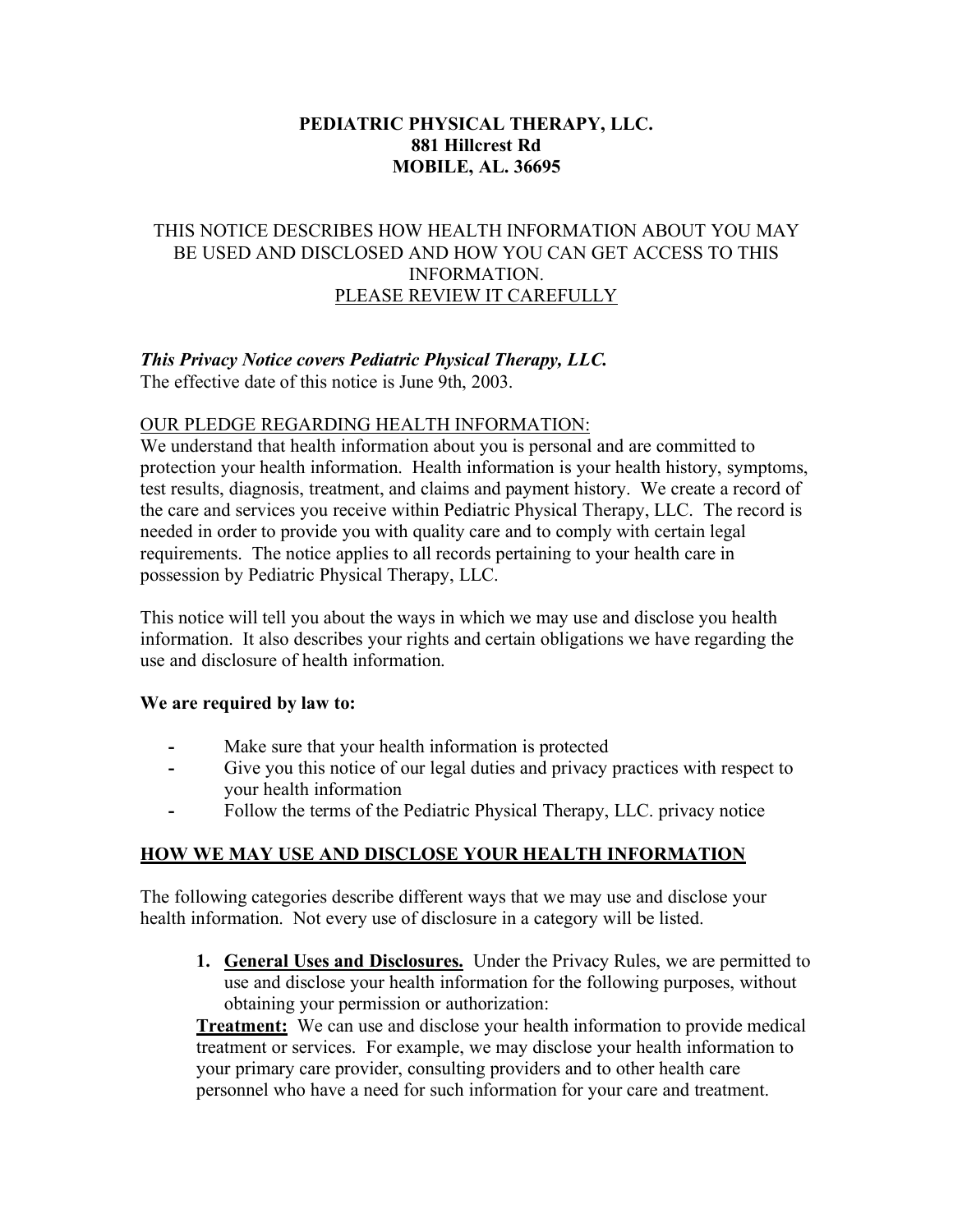**Payment:** We can use and disclose your health information for the purposes of determining coverage, billing and payment. For example, a bill sent to your insurance company may include information that identifies you, your diagnosis, procedures and supplies used in your treatment.

**Health Care Operations:** We can use and disclose your health information for our health operations. These include but are not limited to: quality assurance, auditing, licensing, credentialing and for educational purposes. For example, we can use your health information to internally assess our quality of care provided to patients.

**As Required By Law:** We may use and disclose your health information when required to do so by law, including, but not limited to: reporting abuse, neglect and domestic violence; in response to judicial and administrative proceedings; in responding to a law enforcement request for information; or in order to alert law enforcement to criminal conduct on our premises or of a death that may be the result of criminal conduct.

**Public Health Activities:** We may disclose your health information for public health reporting, including, but not limited to: child abuse and neglect; reporting communicable diseases and vital statistics; product recalls and adverse events; or notifying person(s) who may have been exposed to a disease or are at risk of contracting or spreading a disease or condition.

**Abuse and Neglect:** We many disclose your health information to a local, state or federal government authority, if we have a reasonable belief of abuse, neglect or domestic violence.

**Health Oversight Activities:** We may disclose your health information to a health oversight agency for activities authorized by law. These oversight activities include, for example, audits, investigations, inspections, and licensure. These activities are necessary for the government to monitor the health care system, government programs, and compliance with civil rights laws.

**Judicial and Administrative Proceedings:** We may disclose your health information in judicial and administrative proceedings, as well as in response to an order of a court, administrative tribunal, or in response to a subpoena, summons, warrant, discovery request, or similar legal requests.

**Law Enforcement Purposes:** We may disclose your health information to law enforcement officials when required to do so by law.

**Coroners, Medical Examiners and Funeral Directors:** We may release your health information to a coroner or medical examiner. This may be necessary, for example, to identify a deceased person or determine the cause of death. We may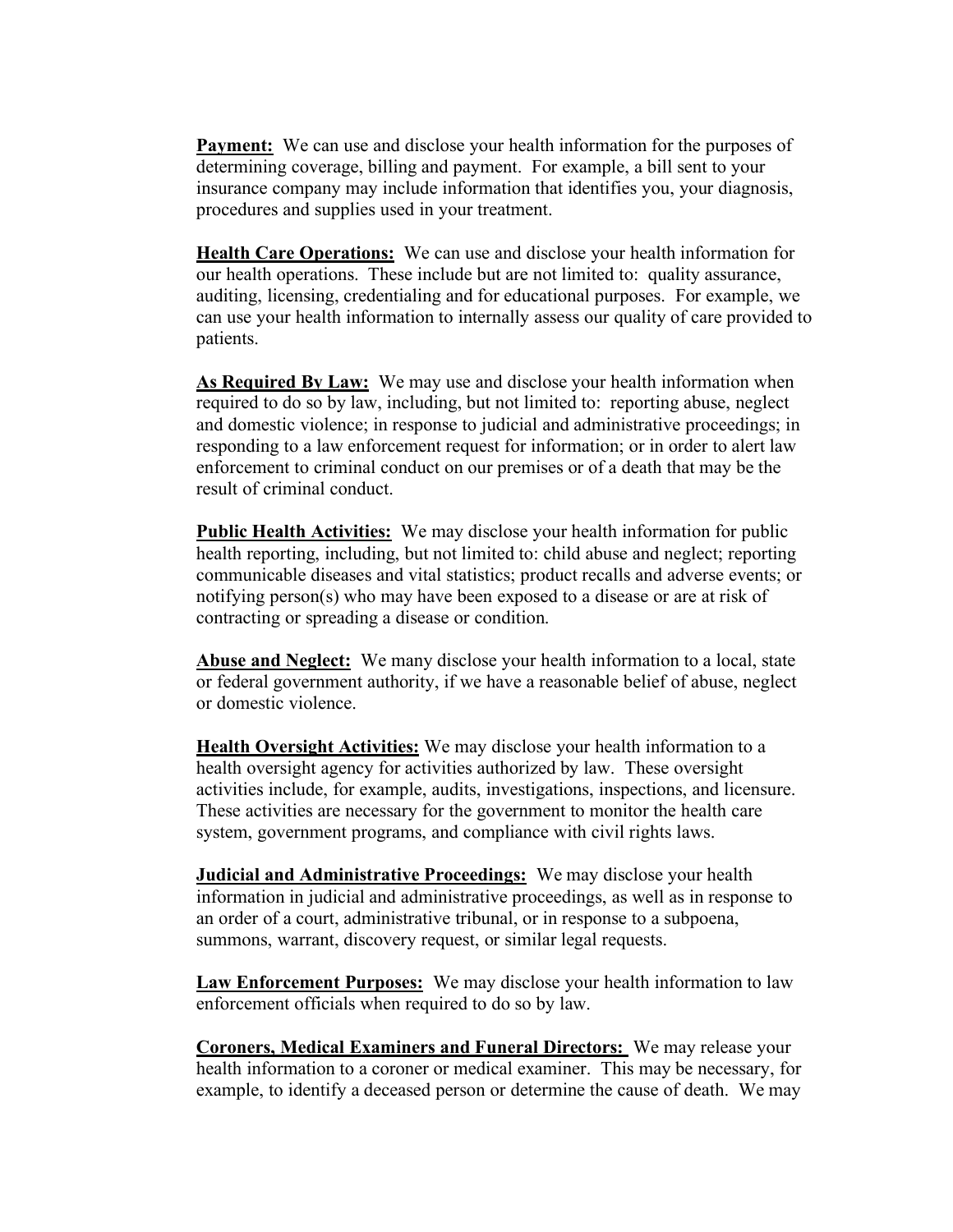also release your health information to funeral directors as necessary to carry out their duties.

**Inmates:** If you are an inmate of a correctional institution or under custody of a law enforcement official, we may release your health information to the correctional institution or law enforcement official. This release would be necessary for the institution to provide you with health care, to protect your health and safety, or that of others, or for the safety and security of the correctional institution.

**Threat to Health or Safety:** We may disclose your health information when necessary to prevent a serious threat to your health and safety or the health and safety of the public or another person.

**Specialized Government Functions:** If you are a member of the U.S. Armed Forces, we may release your health information s required by military command authorities. We may also disclose your health information to authorized federal officials for national security reasons and the Department of State for medical suitability determinations.

**Workers' Compensation:** We can release your health information to your employer to the extent necessary to comply with Alabama law relating to workers' compensation or other similar programs.

**Appointment Reminders/Treatment Alternatives:** We may use and disclose health information to contact you as a reminder of an appointment for treatment or medical care. We may use and disclose health information to tell you about or recommend possible treatment options or alternatives that may be of interest to you.

**Business Associates:** We may disclose your health information to business associates who provide services to us. Our business associates are required to protect the confidentiality of your health information.

**Research:** Under certain circumstances, we may use and disclose health information about you for research purposes. For example, a research project may involve comparing the health and recovery of patients who received one medication to those who received another, for the same condition. All research projects, however, are subject to a special approval process where certain safeguards are in place to ensure the privacy and protection of your health information.

**Other Uses and Disclosures:** In addition to the reason outlined above, we may use and disclose your health information for other purposes permitted by the Privacy Rules. For example, if reasonable precautions are taken to minimize the chance that others who may be nearby accidentally overhear your health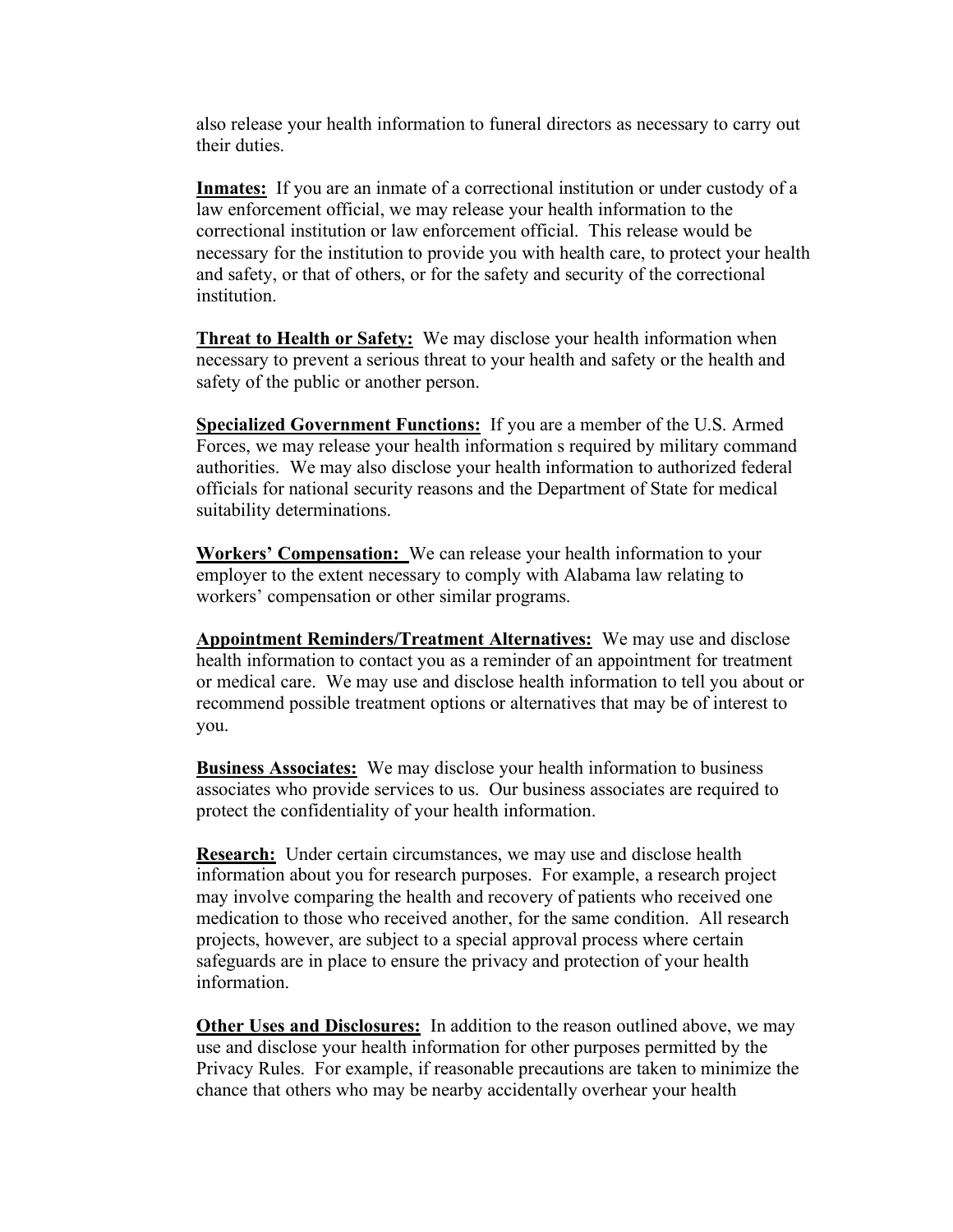information, the following practices are permissible under the Privacy Rules, because they are considered incidental disclosures: health care staff may orally coordinate services; health care professionals may discuss a patient's condition over the phone with the patient, a provider, or a family member; health care professionals may discuss a patient's condition during training rounds and for training purposes.

- 2. **Uses and Disclosures, Which Require You the Opportunity to Verbally Agree or Object.** Under the Privacy Rules, we are permitted to use and disclose your health information: (i) for the creation of facility directories, (ii) to disaster relief agencies, and (iii) to family members, close personal friends or any other person identified by you, if the information is directly relevant to that person's involvement in your care or treatment. Except in emergency situations, you will be notified in advance and have the opportunity to verbally agree are object to this use and disclosure of your health information.
- 3. **Uses and Disclosures, Which Require Written Authorization.** We can use your health information for purposes other than the categories listed above with your written authorization. For example, in order to disclose your health information to a company for marketing purposes, we must obtain your authorization. Under the Privacy Rules, you may revoke your authorization at any time. The revocation of your authorization will be effective immediately, except to the extent that: we have relied upon it previously for the use and disclosure of your health information; the authorization was obtained as a condition of obtaining insurance coverage where other law provides the insurer with the right to contest a claim under the policy or the policy itself; or your health information was obtained as a part of a research study and is necessary to maintain the integrity of the study.

#### **YOUR RIGHTS REGARDING HEALTH INFORMATION ABOUT YOU**

You have the following rights regarding health information we maintain about you:

**Right to Inspect and Copy:** Upon written request, you have the right to inspect and copy your own health information contained in a designated record set, maintained by or for us. A "designated record set" contains medical and billing records and any other records that we use for making decisions about you. However, we are not required to provide you access to all the health information we maintain. Where permitted by the Privacy Rules, you may request that certain details to inspect and copy you health information be reviewed. If you request a copy or a summary of explanation of your health information, we may charge you a reasonable fee for copying costs, including the cost of supply and labor, postage and any other associated costs in preparing the summary of explanation.

**Right to Request and Amendment of Your Health Information:** If you feel that health information we have about you is incorrect or incomplete, you may ask us to amend the information. You have the right to request and amendment of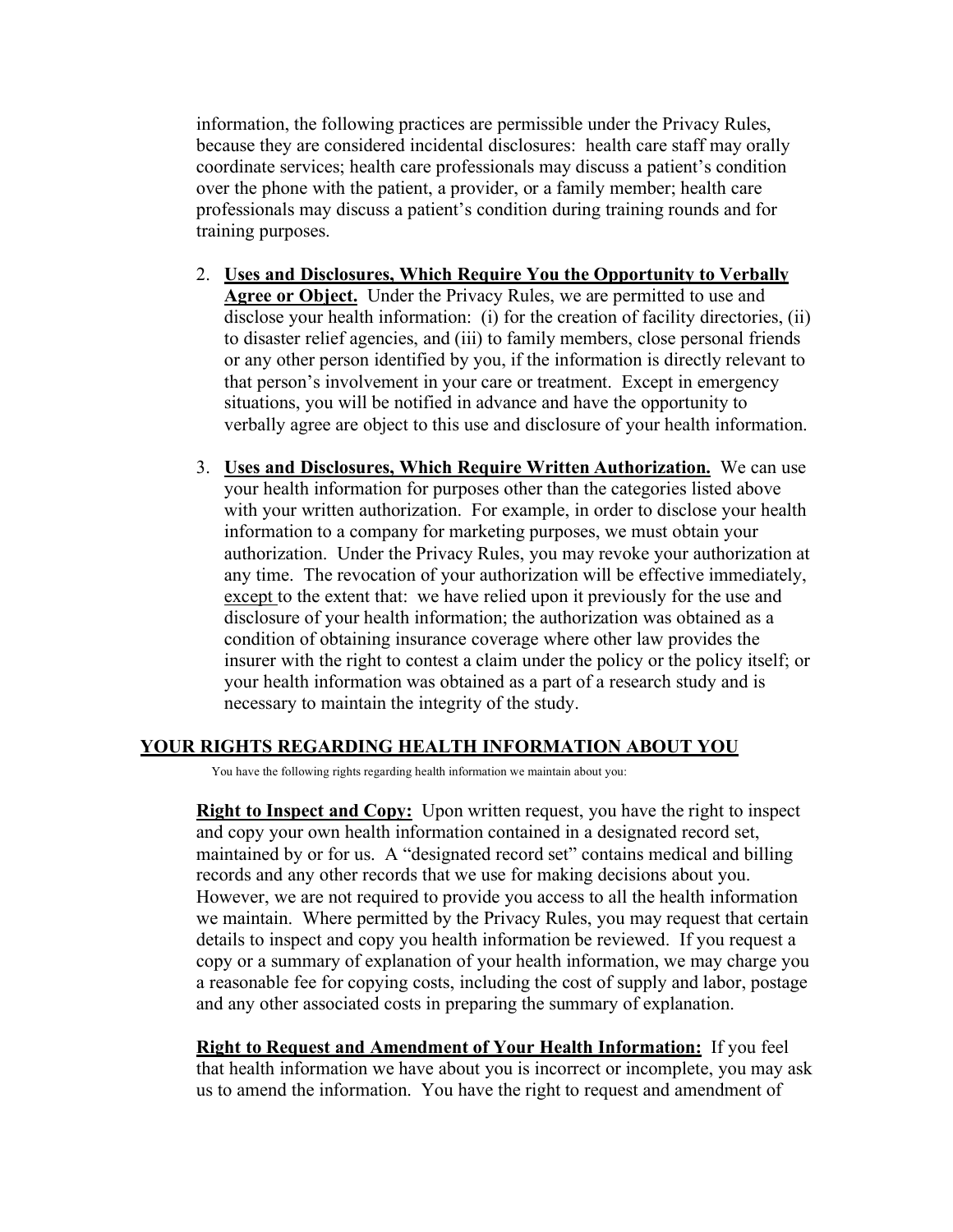you health information as long as the information is kept by or for Pediatric Physical Therapy, LLC. System. We may deny your request if we determine you have asked us to amend information that: was not created by us, unless the person or entity that created the information is no longer available; is not health information maintained by or for us; is health information that you are not permitted to inspect or copy; or we determine the health information is accurate and complete. We will provide you with a written explanation of the reasons for the denial, an opportunity to submit a statement or disagreement, and a description of how you may file a complaint.

**Right to an Accounting of Disclosures of Your Health Information:** You have the right to receive and accounting of disclosures of your health information made by us within six (6) years prior to the date of your request. This is a list of disclosures we made of health information about you. The accounting will not include: disclosures related to treatment, payment or health care operations; disclosures to you; disclosures based on your authorization; disclosures that are part of the Limited Data Set (i.e. data which does not contain information which can identify you); incidental disclosures; disclosures to persons involved in your care or payment for your care; disclosures to corrections institutions of law enforcement officials; disclosures for facility directories; or disclosures that occurred prior to June 9th, 2003. The first list you request within a twelve (12) month period is free. For additional lists, we may charge you the cost of providing the list.

#### **Right to Request Restricions on the Use and Disclosure of Your Health**

**Information:** You have the right to request restrictions on the use and disclosure of your health information for treatment, payment and health care operations, as well as disclosures to persons involved in your care or the payment for you care, like a family member or close friend. **We are not required to agree to your request.** Except in unusual circumstances, it is our general policy not to agree to such requests. If we do agree, we will comply with your request unless the information is needed to provide you emergency treatment.

**Right to Alternative Communications:** You have the right to receive confidential communications of your health information by a different means or at a different location than currently provided. For example, you may request that we only contact you at home or by mail. We will accommodate all reasonable requests.

**Right to a Paper Copy of this Privacy Notice:** You have the right to a paper copy of this notice, even if you have agreed to receive this notice electronically.